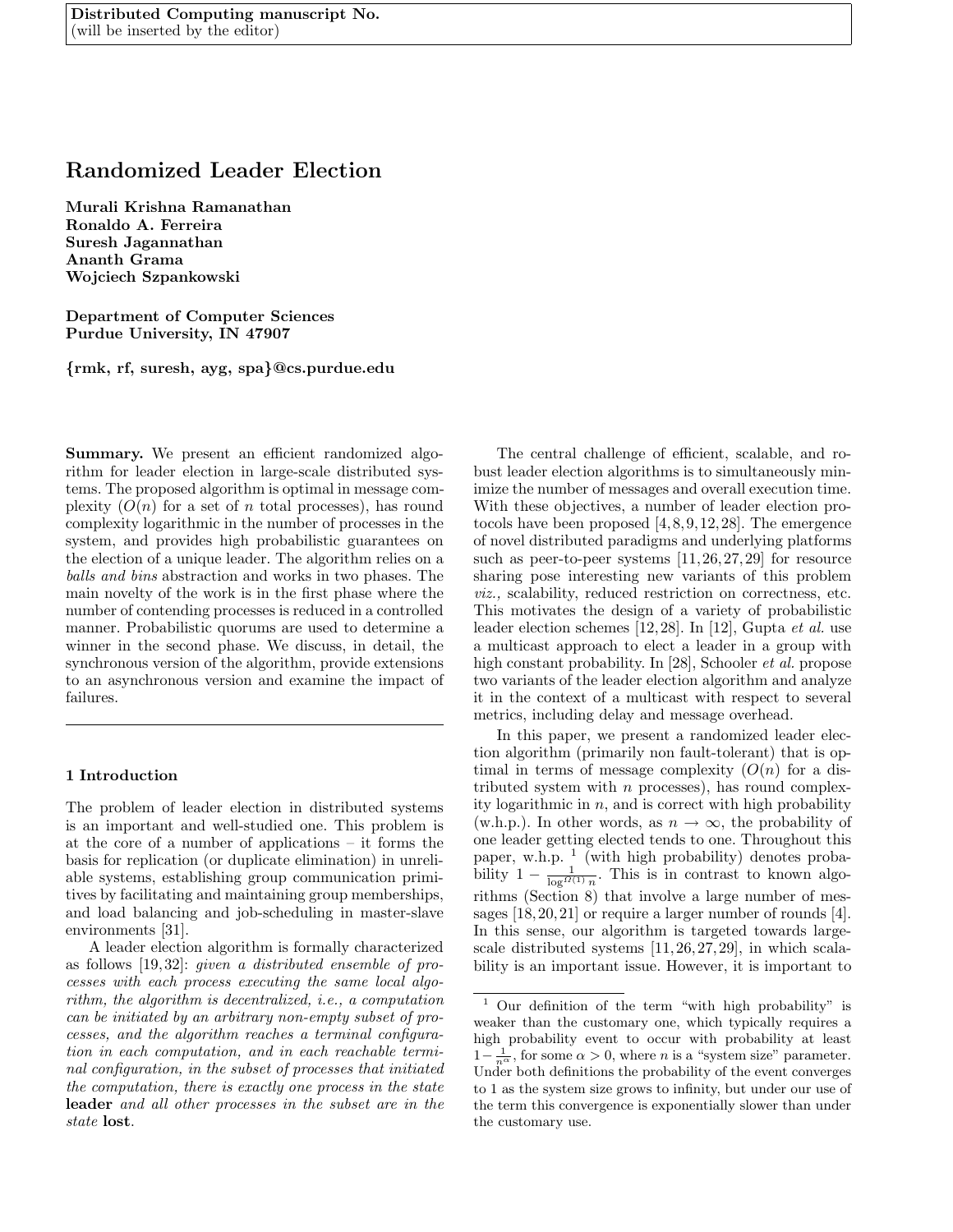| Algorithm                                | Messages                     | Rounds/Time           | Correctness                             |
|------------------------------------------|------------------------------|-----------------------|-----------------------------------------|
| Probabilistic Quorum [21]                | $O(n\sqrt{n})$               | 1 round               | with high probability                   |
| P.C.L.E <sub>12</sub>                    | $O(K^4 * n)$ per round       | unspecified           | depends on system parameters            |
| LE in multihop broadcast environment [4] | $O(n \log n)$                | $O(n)$ time           | guaranteed                              |
| LE in a synchronous ring $[9]$           | $\Omega(n \log n)$           | Bounded rounds (t)    | guaranteed                              |
| Highly available LE Service [8]          | $O(n-1)$ datagrams per round | unspecified           | dependent on connectivity               |
| LE for multicast groups $[28]$           | dependent on failures        | dependent on failures | guaranteed (in the absence of failures) |
| Randomized Leader Election               | O(n)                         | $O(\log n)$ rounds    | with high probability                   |

Table 1. Comparison of election algorithms with respect to message complexity, round complexity and correctness.

note that while many traditional leader election algorithms provide absolute guarantees for the election of a unique leader, our algorithm guarantees leader election with high probability. We provide a comparison of leader election algorithms for different metrics in Table 1.

# 1.1 Technical Contributions

The main contributions of the paper are as follows:

- 1. A randomized leader election algorithm that is optimal in the number of messages  $O(n)$ , has round complexity logarithmic in the number of processes in the system  $O(\log n)$ , and elects a unique leader w.h.p.
- 2. An approach in which the lack of global information is intelligently leveraged to prune the number of processes participating in the leader election algorithm.
- 3. An asynchronous version of the first phase of the algorithm and a partially synchronous [5] version of the second phase so that the algorithm can be effectively realized for general distributed applications.
- 4. A rigorous analysis to prove the correctness and the complexity of the algorithm.

The rest of the paper is organized as follows: Section 2 formalizes definitions and terminology used in this paper, Section 3 presents the synchronous version of the protocol along with proofs relating to message complexity and probabilistic bounds on election of a unique leader, and Section 4 presents an asynchronous version of the protocol with analytical performance bounds. The impact of failures is addressed in Section 5. Issues relating to current distributed systems are discussed in Section 6. We provide a proof of concept of our approach using simulations in Section 7. Related work is presented in Section 8. Conclusions and avenues for future research are outlined in Section 9.

# 2 System Definitions and Model

We start by formalizing definitions and terminology used in the rest of the paper.

• Process: A process is an individual entity in a distributed system that can participate in the leader election protocol. It can communicate with any other process by sending and receiving messages. It is capable of generating random numbers independent of other processes in the system. In a synchronous system, all processes share a common clock (or, equivalently, their local clocks are synchronized), and message transfers are assumed to take unit time. In an asynchronous system, a process maintains a local clock, which is not necessarily synchronized with other processes. Furthermore, message transfers may take arbitrary time. All processes are assumed to follow the specified algorithm.

- **Contender:** The leader election algorithm presented in this paper is fashioned as a game played by participating processes. The set of processes playing this game decreases as the algorithm proceeds. This set of processes, from which a winner is selected, is referred to as the set of contenders.
- Mediator: Winners at intermediate steps in the game are decided from among the set of contenders by processes referred to as mediators. Specifically, a mediator is a process that receives a message from a contender and arbitrates whether the contender participates in subsequent steps of the protocol.
- Round: A round is composed of a two-way exchange between a single process and a set of mediators. At the end of a round, if the process is still a contender, a new round (communication with a new set of mediators) is initiated.
- Winner: A winner is a process that has not received negative responses from any mediator throughout the entire execution of the protocol.

In this paper, we primarily discuss leader election algorithm in a distributed system without process or communication failures. We initially provide the methodology and proof for the correctness and complexity for the synchronous version of the algorithm. The complexity measures considered are:

- 1. Message Complexity: The total number of messages exchanged by all processes (contenders and mediators) in the system across all rounds for one complete execution of the leader election algorithm.
- 2. Round Complexity: The total number of rounds taken by the process elected as 'leader'.

We provide an asynchronous version of the algorithm. We assume partial asynchrony based on the models developed by Dolev  $et al [5]$ , where we assume a maximum time bound for message delay and processor speed i.e., within a specific time  $(\tau)$  known to all processes, a message sent by any process A to any process B is received and processed by  $B$  in at most  $\tau$  time units. Subsequently, we consider the implications of fail-stop process failures, in which a failed process neither sends nor receives messages, on our algorithm. We assume that each process fails with some probability  $\gamma$ .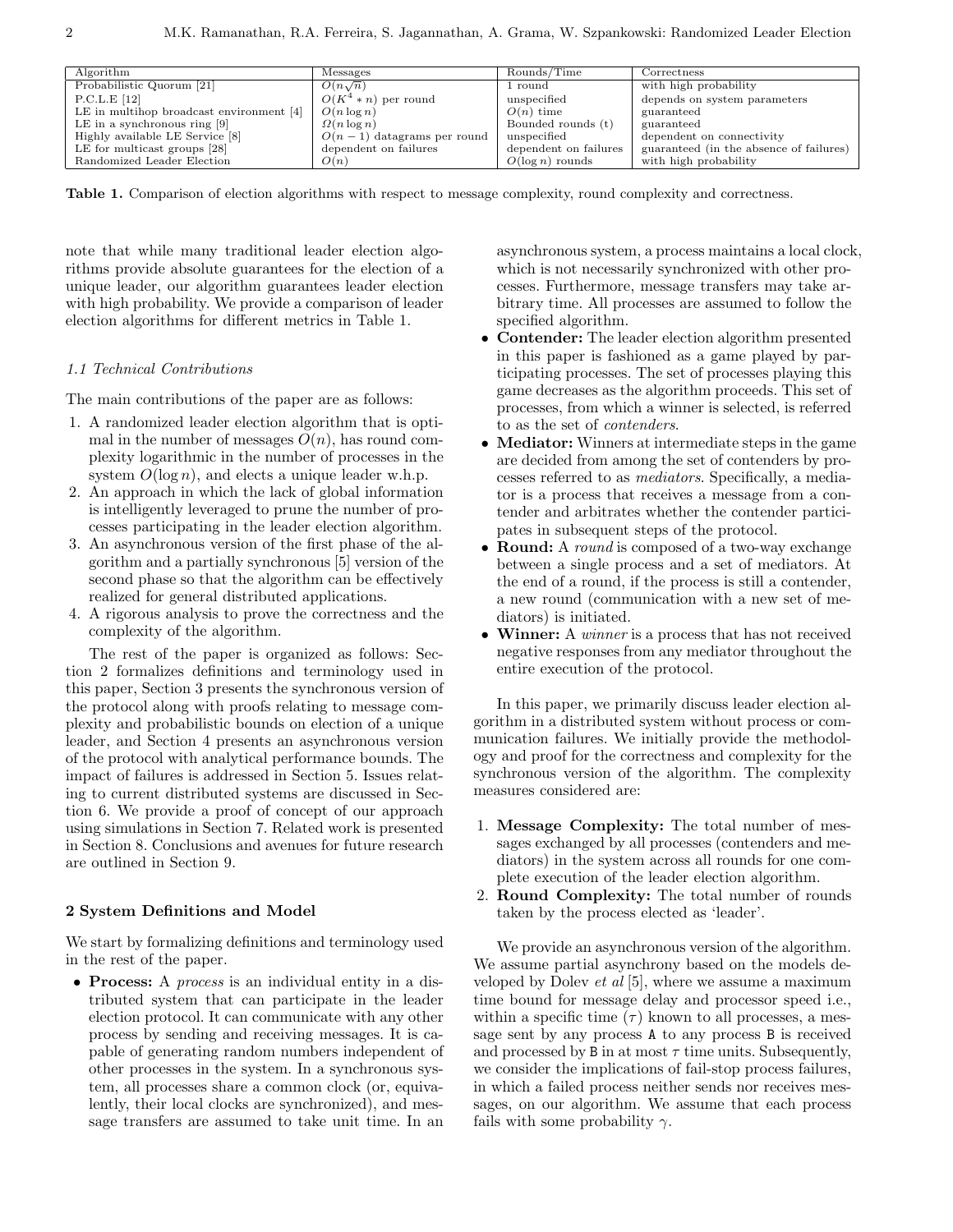#### 3 A Synchronous Leader Election Protocol

In this section, we present a randomized synchronous algorithm for leader election that is scalable with respect to system size and offers high probabilistic guarantees for correctness. By high probabilistic guarantee, we mean that the probability of two processes getting elected as leader tends to zero with increase in the system size. We initially present the synchronous version of our algorithm for ease of understanding. In Section 4, we extend our algorithm to the asynchronous setting, which is more realistic for large-scale systems.

We first present the algorithm informally using a balls-and-bins abstraction and subsequently formalize it in the context of distributed systems. The algorithm is played as a tournament in two phases. The first phase consists of multiple rounds. In round  $i$  of this phase, each contender casts  $\sigma_i$  balls into n bins. (We derive precise expressions for  $\sigma_i$  later in this section.) A contender is said to 'win' a bin if its ball is the only one that lands in the bin. If a contender wins all the bins that its balls land in, it is considered a winner in this round and proceeds to the next round. An example of this process is illustrated in Figure 1 for  $n = 8$ . The first phase consists of  $\log_2 8 - 1 = 2$  rounds. In the first round, processes 2,4,5 and 6 proceed, and in the second round, processes 5 and 6 proceed.



Fig. 1. Illustration of the synchronous protocol. Contenders are illustrated by squares, mediators by bins, and messages from contenders to mediators by labeled balls (the labels indicate the source of the ball). In all rounds, contenders that are no longer in the running are shaded. In the first round, each contender casts one ball and contenders 2, 4, 5, and 6 proceed since their balls uniquely occupy their respective bins. In round 2 (last round of the first phase), each contender casts two balls and contenders 5 and 6 proceed. Finally, in round 3 (the only round of the second phase), each contender casts 5 balls and contender 6 is selected the leader.

In a realization of this balls-and-bins abstraction, a process can be a contender as well as a mediator (a process to which one or more contenders sends a message to arbitrate) at the same time. Casting a ball into a randomly chosen bin corresponds to a message from a contender to a randomly chosen process (who thereby becomes a mediator) picked uniformly at random. A contender is a winner if none of the mediators it sends messages to receive messages from any other contenders. The number of mediators to which a contender sends messages in round *i* is denoted  $\sigma_i$ . This quantity depends on the number of processes and the current round number. We discuss how to choose the value of  $\sigma_i$  in Section 3.1. This number, if carefully selected, can reduce the number of contenders by half, on average, after every round. This results with high probability in a small, nonzero, number of contenders being left after a number of rounds that is logarithmic in the number of processes. The number of contenders is not relevant since each contender executes the algorithm assuming that every process is a contender and the number of rounds is still logarithmic in the total number of processes and the message complexity is preserved.

The second phase of the protocol consists of a single round and is based on probabilistic quorums [21]. Each remaining contender generates a random number in a specific range, such that the random number generated is unique w.h.p among all the random numbers generated by other contenders, and sends this number to a set of mediators picked uniformly at random. A contender wins this phase w.h.p. if it generates the largest random number among all the contenders. The number of mediators in this phase is chosen so that there is a high probability of at least one overlapping mediator between two contenders. This overlapping mediator arbitrates based on who generates the larger random number. A crucial difference between the two phases is as follows: In the first phase a contender wins a round only if it sends a message to an exclusive set of mediators (the set of processes to which no other contender has sent a message for that round). However, in the second phase, the winner is decided based on the random number generated and the intersection of the selected sets of mediators. The reason for this difference is that in the first phase, the number of contenders is reduced just enough so that only a few of them proceed to the next round, maintaining the message complexity. In the second phase, the objective is to have one final winner and the message complexity is maintained due to a smaller set of contenders.

#### 3.1 The Synchronous Leader Election Protocol

We consider a distributed system of  $n$  processes represented by the set  $\Gamma_n = \{a_i \mid 1 \leq i \leq n\}$ , for processes  $a_1, a_2, \ldots, a_n$ . The set of contenders in round j of the protocol is represented by  $\Phi_j = {\rho_i \mid 1 \leq i \leq |\Phi_j|},$ where  $\Phi_j \subseteq \Gamma_n$ ,  $\Phi_{j+1} \subseteq \Phi_j$  and  $\rho_1, \rho_2, ..., \rho_{|\Phi_j|}$  are the contenders. We define  $E[X_j]$  to be the expected number of contenders in round  $j$ , since the exact number of contenders  $|\Phi_i|$  cannot be calculated in a distributed setting. We later show in our analysis that  $E[X_j] \approx \frac{n}{2^{j-1}}$ . A random integer  $\pi_i$  is selected in the range  $[0..n^4]$  by each contender  $\rho_i$ . This range guarantees that the chosen values are unique with high probability [19](chapter 4, page 72).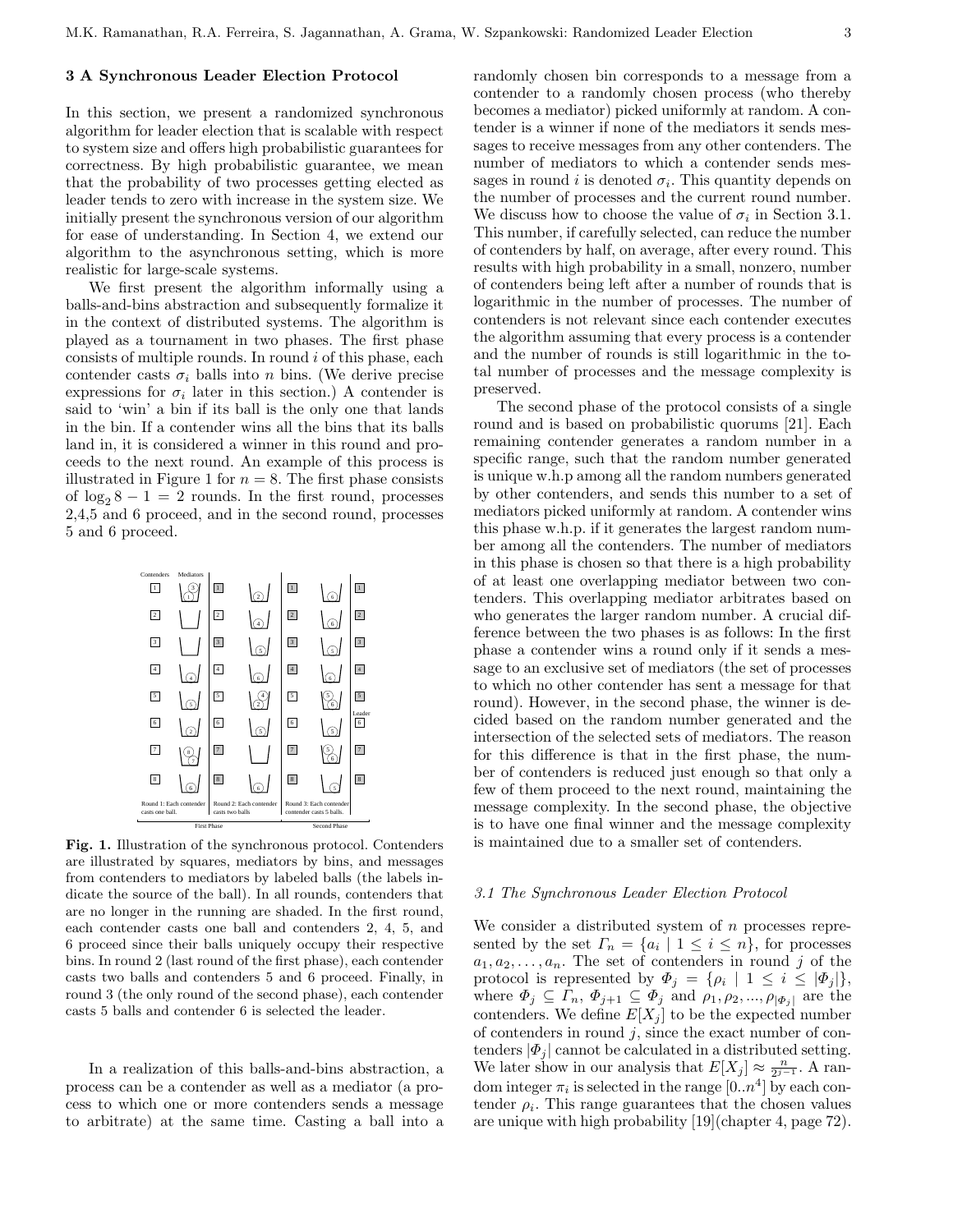| Notation      | Description                                            |
|---------------|--------------------------------------------------------|
| $\Gamma_n$    | Distributed system with $n$ processes.                 |
| $a_i$         | A process in the distributed system.                   |
| $\rho_i$      | A contender in a round.                                |
| $\Phi_j$      | Set of contenders in round $i$ .                       |
| $\pi_i$       | Random number generated by contender $\rho_i$ .        |
| w             | Final round of the protocol.                           |
| $\sigma_i$    | Number of processes that will be mediators             |
|               | in round $j$ for a contender.                          |
| $\Psi_{ij}$   | Set of mediators for contender $\rho_i$ in round j.    |
| $\kappa_{ij}$ | Set of messages received by mediator $a_i$ in round j. |
| $C_n$         | Maximum number of contenders in the final round.       |
| $\gamma$      | Failure probability of any process.                    |
|               |                                                        |

Table 2. System Parameters

The protocol concludes by declaring a unique member in  $\Phi_w$  to be the final winner, where w corresponds to the final round in the protocol, and  $\{\forall j : j < w, |\Phi_j| > 1\}.$ We take  $w = \log n - \log \log^6 n + 1$ , which is a fixed value known by all processes. We show in Section 3.2 that this suffices to satisfy the probabilistic guarantees of our protocol. Various system parameters are summarized in Table 2.

The synchronous algorithm is as follows, with each contending process  $\rho_i$  in round j performing the following steps:

• Set

$$
\sigma_j = \begin{cases} \sqrt{\frac{n \ln 2}{E[X_j] - 1}}, \text{ if } j < w \\ \sqrt{n \ln n}, \text{ otherwise} \end{cases}
$$

where  $\sigma_i$  is the number of mediators in round j,  $E[X_i]$  is the expected number of contenders in round  $j$  and  $n$  is the total number of processes in the system. The value of  $\sigma_i$  is selected in this manner to guarantee bounds on number of messages and rounds. A detailed analysis is provided in Section 3.2.

- Let  $\Psi_{ij}$  be the set of  $\sigma_j$  processes selected uniformly at random from  $\Gamma_n$ . If  $j < w$ , send  $(\rho_i)$  to all processes in  $\Psi_{ij}$ . Otherwise, send the ordered pair  $(\rho_i, \pi_i)$ .
- Proceed to the next round  $j + 1$  as a contender if and only if positive responses are received from all the processes in  $\Psi_{ij}$ . Otherwise, move election result to lost.
- If round number is  $w + 1$ , move election result to leader.

Each process  $a_i$  in  $\Gamma_n$  performs the following steps in round  $j$ :

- Receive messages from  $\rho_k$ 's in  $\Phi_j$  and populate the set  $\kappa_{ij}$  with ordered pairs  $(\rho_k, \pi_k)$ .
- **First Phase:**  $j < w$ 
	- If  $|\kappa_{ii}| = 1$ , then send a positive response to  $\rho_k$ in  $\kappa_{ij}$  and proceed to round  $j+1$ .
	- Otherwise, send a decline message to every  $\rho_k$ present in  $\kappa_{ij}$  and proceed to round  $j+1$ .
- Second Phase:  $j = w$ 
	- For every  $(\rho_k, \pi_k)$  in  $\kappa_{ij}$ , find the largest<sup>2</sup>  $\pi_k$  and send a positive response to the corresponding  $\rho_k$ . Send a decline message to the rest of the  $\rho_k$ 's.

<sup>2</sup> The probability that the random numbers generated by any two contenders is equal is extremely low. In the unlikely event that the two equal numbers are the largest among the

#### 3.2 Analysis

We quantify the overhead and the probability of electing a unique leader using our algorithm. On average, the number of contenders is halved after a single round in the first phase. Let  $X_i$  be a random variable representing the number of contenders proceeding to round  $i$  from round  $i-1, E[X_i]$  the expectation of  $\overline{X_i}$ ,  $f_n = \log n - \log \log^6 n$ ,  $1 \leq i \leq f_n$ ,  $\epsilon$  be  $O\left(\frac{1}{\log^2 n}\right)$ ,  $\ell_i = (1 - \epsilon)E[X_i]$ ,  $u_i =$  $(1 + \epsilon)E[X_i], g(t) = 1 - O(\frac{1}{t}), \text{ and } h(t) = 1 + O(\frac{1}{t}).$ 

Lemma 1.

1. 
$$
\frac{n}{2^{i-1}}[g(\log^2 n)]^{i-1} \le E[X_i] \le \frac{n}{2^{i-1}}[h(\log^2 n)]^{i-1}
$$
  
2. 
$$
P(\ell_i < X_i < u_i) \ge g(\log^6 n)
$$

 $\sqrt{\frac{n \ln 2}{E[X_i]-1}}$ . The analysis can be trivially extended to  $X_1$  < Sketch of proof: We are given  $X_1 = n$  and  $\sigma_i =$ n. The  $X_i$ 's are binomially distributed in any round *i*. It can easily be shown that  $E[X_{i+1}|X_i = \ell] = \ell(1 - \ell)$  $(\frac{\sigma_i}{n})^{\sigma_i(\ell-1)}$ . We illustrate this concept using a few variables and then generalize for  $1 < i \leq f_n$ .

$$
E[X_2] = \sum_{x} E[X_2 | X_1 = x] P(X_1 = x)
$$

$$
= E[X_2 | X_1 = n] = \frac{n}{2} g(n)
$$

We can bound the probabilities of  $X_2$  based on the Chernoff bound [30].

$$
P(X_2 \ge u_2) \le e^{-\frac{\epsilon^2 E[X_2]}{3}}
$$

$$
P(X_2 \le \ell_2) \le e^{-\frac{\epsilon^2 E[X_2]}{2}}
$$

$$
P(\ell_2 \le X_2 \le u_2) \ge g(n^2)
$$

We calculate the bounds for  $X_2$  since the value of  $X_1$ is already known. However, for subsequent random variables, we give the bounds for  $X_i$  considering the variability of  $X_{i-1}$ . Let  $\chi_i$  represent the condition  $\ell_i < x < u_i$ , then

$$
E[X_3] = \sum_{x_2} E[X_3|X_2 = x]P(X_2 = x)
$$
  
+ 
$$
\sum_{\overline{X_2}} E[X_3|X_2 = x]P(X_2 = x)
$$
  
= 
$$
\sum_{x_2} E[X_3|X_2 = x]g(n^2) + (1 - g(n^2))
$$

We use the following implication to bound  $E[X_3]$ .  $z$  $x < y \Rightarrow ze^{-y} < xe^{-x} < ye^{-z}$ .

$$
E[X_3|X_2 = u_2] \le u_2 \left(1 - \frac{\sigma_2}{n}\right)^{\sigma_2(\ell_2 - 1)}
$$
  
=  $\frac{n}{2^2} [h(\log^2 n)]^2$ 

numbers generated by all contenders, the algorithm fails in that two or no leaders are elected even in the presence of intersection of the mediator sets.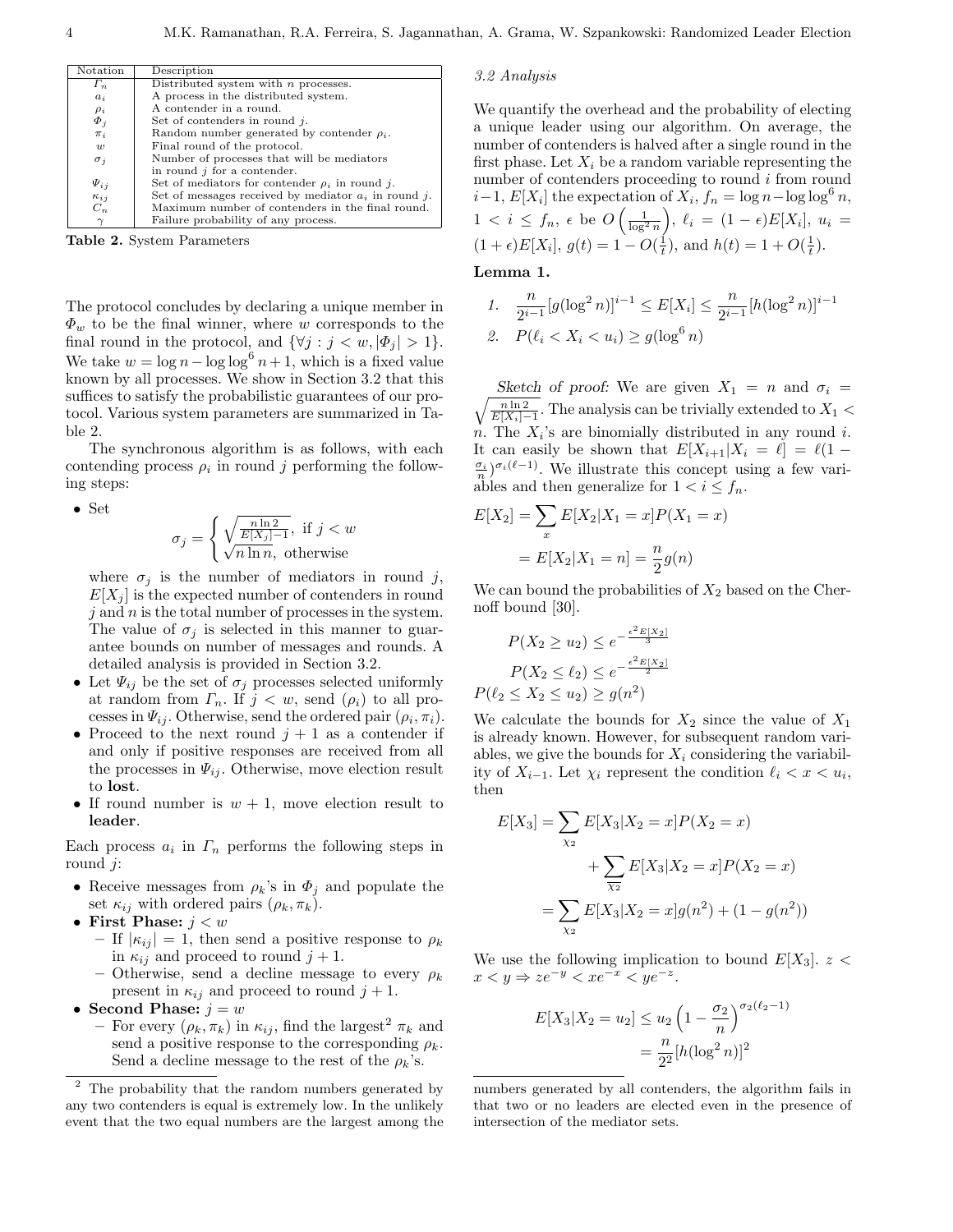Similarly, we can prove that

$$
E[X_3|X_2 = \ell_2] \ge \frac{n}{2^2} [g(\log^2 n)]^2
$$

From the above results, we get

$$
\frac{n}{2^2}[g(\log^2 n)]^2 \le E[X_3] \le \frac{n}{2^2}[h(\log^2 n)]^2
$$

The above bounds can be extended in a similar fashion for any  $i, 1 < i \leq f_n$ .

Theorem 1. At the end of the first phase, there is at least one contender with probability  $1 - O(\frac{1}{\log^6 n})$ , i.e  $P(X_{f_n} = 0) \to 0$  as  $n \to \infty$ .

Proof: We use the second moment method, the results from Lemma 1 and the fact that  $X_i$ 's are binomially distributed.

$$
\operatorname{Var}[X_i | X_{i-1} = u_{i-1}]
$$
  
\n
$$
\leq u_i \left[ 1 - \left( 1 - \frac{m_{i-1}}{n} \right)^{m_{i-1}(u_{i-1}-1)} \right]
$$
  
\n
$$
= \frac{1}{2} E[X_i] [h(\log^2 n)]
$$

Similarly, we can prove that

$$
Var[X_i|X_{i-1} = \ell_{i-1}] \ge \frac{1}{2}E[X_i][g(\log^2 n)]
$$

From the above results, we get (for  $c < 1$ )

$$
cE[X_i][g(\log^2 n)] \leq \text{Var}[X_i] \leq E[X_i][h(\log^2 n)]
$$

From Lemma 1, we have

$$
E[X_{f_n}] \ge \frac{n}{2^{f_n - 1}} [g(\log^2 n)]^{f_n - 1} = \frac{\log^6 n}{2} [g(\log n)]
$$

Using the second moment method, we have

$$
P(X_{f_n} = 0) \le \frac{\text{Var}[X_{f_n}]}{E[X_{f_n}]^2} = O\left(\frac{1}{\log^6 n}\right)
$$

The theorem follows.  $\Box$ 

Theorem 2. At the end of the first phase, the number of contenders remaining is at most  $\frac{1}{2}(1+\epsilon)\log^6 n$  with  $\text{probability } 1-O(\frac{1}{\log^6 n}), \text{ i.e } P(X_{f_n} > \frac{1}{2}(1+\epsilon)\log^6 n) \to 0$ as  $n \to \infty$ , for some  $\epsilon < O(\frac{1}{\log^2 n})$ .

*Proof:* From Lemma 1, the theorem follows. 
$$
\Box
$$

Theorem 3. With high probability, there is exactly one contender remaining at the end of the protocol.

*Proof:*  $\forall u, v : u, v \in \Phi_w, u \neq v$ , the probability that any two sets  $\Psi_{uw}$  and  $\Psi_{vw}$  intersect is

$$
Pr(\Psi_{uw} \cap \Psi_{vw}) = 1 - \left(1 - \frac{\sqrt{n \ln n}}{n}\right)^{\sqrt{n \ln n}} \approx 1 - \frac{1}{n}
$$

Furthermore, at the end of the first phase,  $O(\log^6 n)$ contenders are present w.h.p. To elect a unique leader, the mediator set of the contender with the highest value needs to intersect with the mediator set of all other contenders. The corresponding probability of intersection is  $\left(1-\frac{1}{n}\right)^{O(\log^6 n)} = \left(1-O\left(\frac{\log^6 n}{n}\right)\right)$ . Since the mediator sets intersect w.h.p, only the process  $\rho_i$  with the highest value of  $\pi_i$  receives positive responses from all processes in  $\Psi_{iw}$ . The rest of the contending processes each have at least one decline message. However, from Theorem 1, the probability that at least one contender remains at the end of the first phase is  $1 - O(\frac{1}{\log^6 n})$ . Therefore, the probability that a unique final winner is chosen at the end of the protocol is given by  $1 - O(\frac{1}{\log^6 n})$ .

Theorem 4. The number of rounds in the protocol is  $O(\log n)$ .

Proof: The number of rounds in the first phase is  $\log n - \log \log^6 n$ . There is a unique round in the second phase. The theorem follows.

Theorem 5. The total number of messages exchanged by all the processes across all rounds is  $O(n)$ .

Proof: The total number of messages exchanged by all the processes across all rounds of the first phase is  $2\left(\sum_{j=1}^{w-1} X_j\sqrt{\frac{n \ln 2}{E[X_j]}}\right)$  $E[X_j] - 1$  . Based on Lemma 1, in the worst case, the number of messages in the first phase is  $O(n)$  as  $\sum_{j=1}^{w-1} \frac{1}{2^{j-1}}$  $\frac{1}{2^{\frac{j-1}{2}}}$  converges. Since each contender sends at most  $\sqrt{n \ln n}$  messages in the second phase, the theorem follows from Theorem 2. An improvement of the algorithm is to send request messages to  $\sigma_j - \sum_{l=1}^{j-1} \sigma_k$  mediators in a round j of the protocol with the mediators from previous rounds

participating in round  $j$ . This is in contrast to selecting a new set of  $\sigma_i$  processes for every round j. This optimization does not change the asymptotic behavior of the algorithm, but reduces the number of messages by a constant factor.

# 4 An Asynchronous Leader Election Protocol

The design of the asynchronous protocol is largely motivated by its synchronous counterpart. However, asynchrony poses significant challenges since we would like to preserve the message and round complexities of the synchronous protocol. We present a suitably modified asynchronous protocol, prove that it is correct, and that it follows the bounds presented in Section 3. While the first phase is totally asynchronous, the second phase, which is based on probabilistic quorums [21], is partially synchronous [5], where we assume a maximum time bound for message delay and processor speed i.e., within a specific time  $(\tau)$  known to all processes, a message sent by any process A to any process B is received and processed by B in at most  $\tau$  time units.

In the first phase of the synchronous protocol, when messages from two distinct contenders are sent to the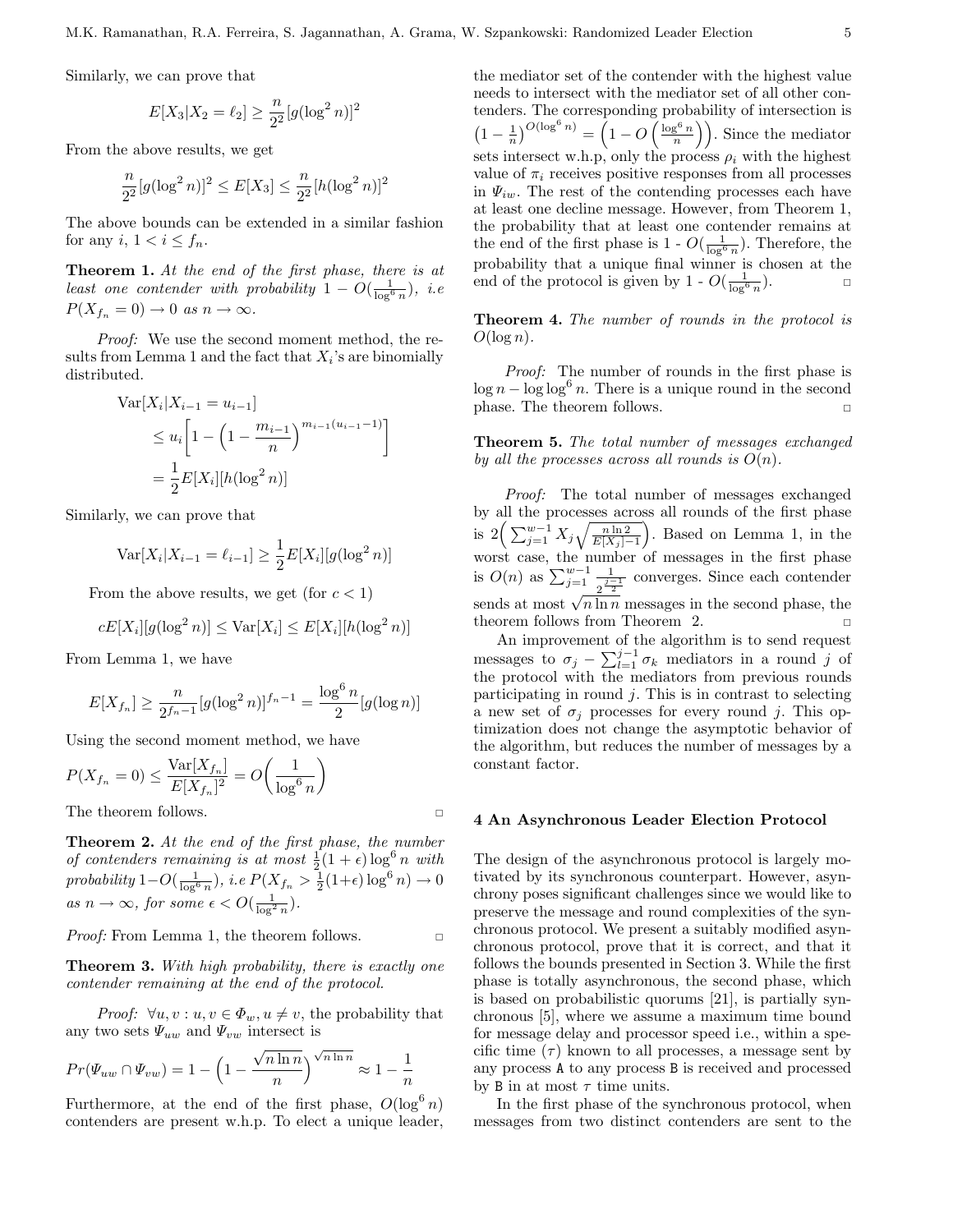same mediator, both contenders receive a negative response. In the asynchronous case, messages from contenders to a mediator for a specific round need not be received at the same time. Therefore, in every round, a mediator responds positively to the first contender request for that round. A negative response is sent to subsequent requests from other contenders for that round. In the second phase of the partially synchronous version [5], messages from contenders need not be received at the same time, as compared to the synchronous version. A contender in the second phase of the protocol wins if it gets positive responses from the required number of mediators within a bounded time (the time bound is provided as a parameter to the algorithm). If a contender receives no response (either positive or negative) from a mediator, such scenario is attributed to the failure of a mediator. An analysis for this is presented in Section 5.

#### 4.1 The First Phase

In the first phase of the asynchronous protocol, a contender  $\rho_i$  sends requests, along with a round number j, to the mediators in the set  $\Psi_{ij}$ . The mediators in the set  $\Psi_{ij}$  are picked uniformly at random as in the synchronous protocol. The number of mediators in any round of the asynchronous first phase is equal to the corresponding round in the synchronous phase. A contender  $\rho_i$  proceeds to round  $j+1$  if it receives positive responses from all the mediators in its set  $\Psi_{ij}$ . We describe below the procedure that the mediator adopts to send a positive response to a contender.

A mediator M maintains a vector V of size equal to the number of rounds  $(\log_{\alpha} n)$ . All the entries in V are initially set to zero. On receiving a request from a contender  $\rho_i$  in round j, if entry j in V at M is zero, M sends a positive response to  $\rho_i$  and sets the entry j to  $\rho_i$ (signifying that the winner of the *j*th round at M is  $\rho_i$ ). Otherwise a negative response is sent to  $\rho_i$ . The purpose of this step is to reduce the number of contenders that proceed to subsequent rounds. A better solution that reduces the number of contenders in the protocol and does not change the correctness of the protocol would require M to send a negative response to any request with round number smaller than the index of the highest entry in V with a non zero value  $\rho_k$ . This is because M has knowledge that  $\rho_k$  is in an advanced round (ahead of  $\rho_i$ ) and hence is more likely to be elected the leader when compared to  $\rho_i$ . We use the first approach here, in which a mediator lets a contender proceed even when a higher numbered entry in its vector is already set. This simplifies our analysis considerably. We show that the asymptotic message complexity and number of rounds hold even under this conservative approach.

Figure 2 illustrates an example of the protocol executed at  $M$ . In (a),  $M$  initially sets all the entries in  $V$ to zero. M receives a request for round one from contender A. Since the corresponding entry is zero, it sets the entry to  $A$  and sends a positive response to  $A$  (see (b)). Similarly, M receives a request for round three from



Fig. 2. (a) Vector V before receiving any requests. (b) V after a request from A for round number 1. (c) V after a request from B for round number 3. (d) V after a request from D for round number 3

contender  $B$ . It sets entry three to  $B$  and sends a positive response to B (see (c)). However, when M receives another request for round three from contender C, since the entry is already set, a negative response is sent to C (see (d)). A mediator responds to requests for a round based on the corresponding entry in  $V$ , independent of other entries. The contenders that survive (which do not receive even a single negative response) all the rounds in the first phase proceed to the second phase of the protocol.

Let A and B be two contenders in the same round  $i$  and let  $C, D$  be two common mediators (in general, the probability of such an event is very low). Suppose C receives requests from A and B in that order and D receives the request in the reverse order. Both A and B cannot proceed to future rounds. This is similar to a collision in the synchronous case. However, if  $C$  and  $D$  both receive the requests from  $A$  and  $B$  in the same order, then one of the contender proceeds to the next round. We note that race conditions can occur in an asynchronous system. However, our probabilistic analysis takes into account these race conditions <sup>3</sup> . We show in our analysis that the increased number of contenders proceeding to later rounds as compared to the synchronous phase does not affect the message and time complexity.

# 4.2 Details of the second phase of the asynchronous algorithm

Let  $\tau$  represent the network delay and processing time associated with any message in the system. This is a parameter to the algorithm – messages in an asynchronous environment that exceed this time are treated as failures and their handling is addressed in Section 5. In the second phase of the protocol, a contender  $\rho_i$  sends a request

<sup>3</sup> To provide an analogy, the randomized quick sort can take  $O(n^2)$  in the worst case. However, such events are rare.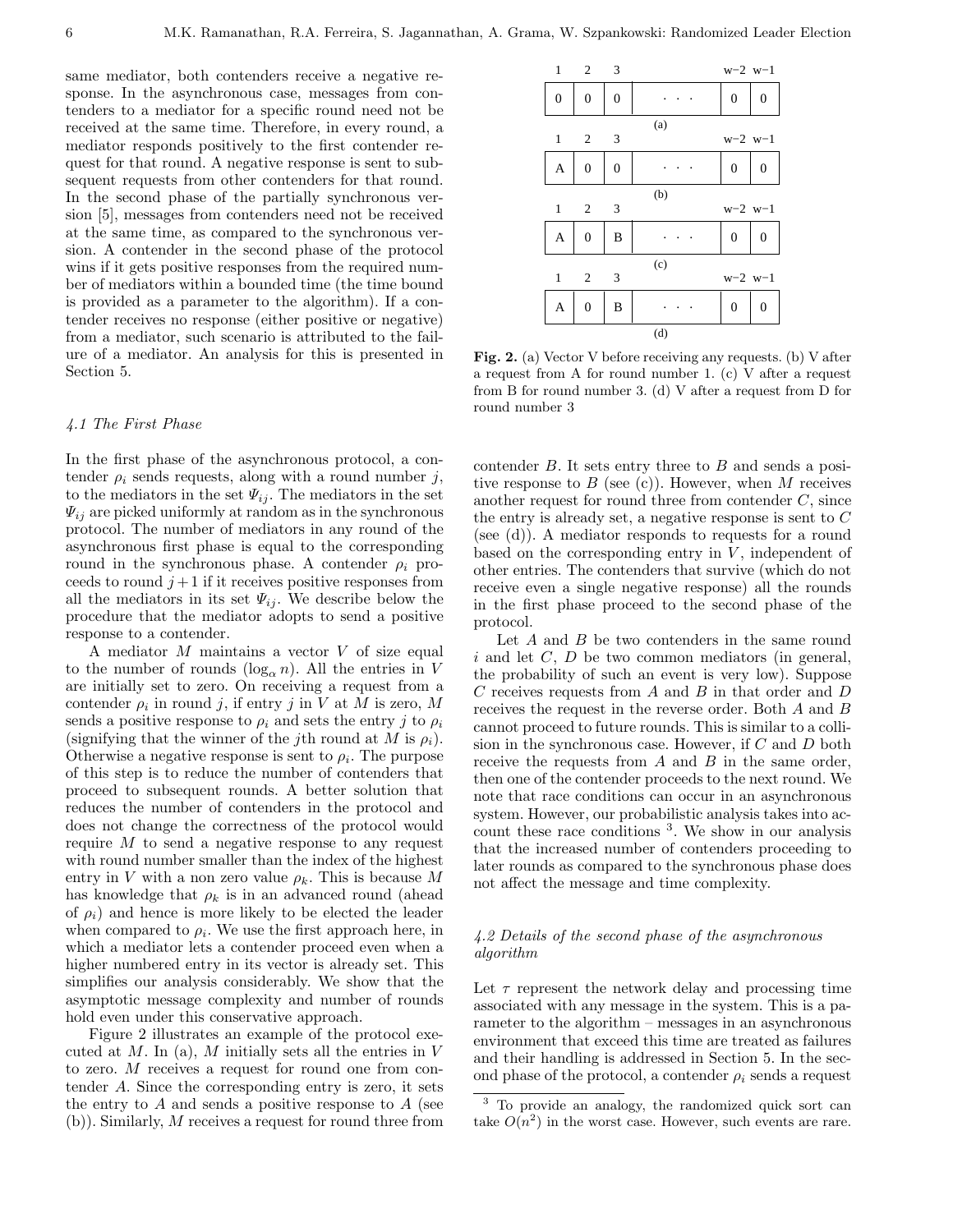| Message     | Description                                       |
|-------------|---------------------------------------------------|
| <b>REQ</b>  | A request from a contender to make the            |
|             | mediator recognize it as a potential winner.      |
| <b>POTW</b> | The message from contender to notify the          |
|             | mediator that the requisite $(O(\sqrt{n \ln n}))$ |
|             | mediators have recognized it as a potential       |
|             | winner and to recognize it as a final winner.     |
| DEC         | To notify the mediator that the contender is      |
|             | dropping out as a contender.                      |

Table 3. Messages REQ (REQuest), POTW (POTential Winner), DEC (DECline) from contender to mediator.

| Message | Description                               |
|---------|-------------------------------------------|
| ACK     | Positive Response for REQ, POTW messages. |
| NAK     | Negative Response for REQ, POTW messages. |

Table 4. Messages from mediator to contender

to all its mediators  $\Psi_{iw}$  ( $\Psi_{iw}$  represents the set of mediators for the contender  $\rho_i$  in round w, the last round of the protocol, see table 2). Some mediators, in the best case, may receive and process the message within  $\delta$  time  $(\delta \ll \tau)$  and respond immediately. In the worst case, the mediator might have processed the message at  $\tau$  time units after it was sent and the response might take another  $\tau$  units. Therefore,  $\rho_i$  waits for at least  $2\tau$  units of time to receive responses from  $\Psi_{iw}$ . In the actual protocol, though, the  $\rho_i$  waits for a maximum of  $5\tau$  time units. We explain in Theorem 8 the reason for using  $5\tau$ . If  $\rho_i$  receives a negative response from one of  $\Psi_{iw}$  within this period, it sends a decline to the rest of  $\Psi_{iw}$ . Otherwise, upon receiving all the positive responses from  $\Psi_{iw}$ (a contender will receive a response from every mediator within  $5\tau$  units after sending a request), it sends a message to  $\Psi_{iw}$  hinting that it could be a potential winner.  $\rho_i$  waits for  $2\tau$  units to receive a response from  $\Psi_{iw}$  after sending the potential winner message. If it does not receive a negative response from any of  $\Psi_{iw}$ , it becomes the final winner of the protocol. Otherwise, if it receives a negative response in the intervening time period, it sends a decline message to the rest of  $\Psi_{iw}$ .



Fig. 3. State diagram of a contender.

A detailed state transition for the contender is shown in Figure 3. The subscripts in the figure correspond to rows in the table 5. Table 5 provides the state transition conditions with I representing a received message (in-

| Index       |     |                    |                                                 |
|-------------|-----|--------------------|-------------------------------------------------|
|             |     |                    | Send $\text{REQ}_{\rho_i}$ message to the       |
|             |     |                    | mediators in the set $\Psi_{iw}$ .              |
|             |     |                    | counter $\leftarrow \varphi_w$                  |
| $2^{\circ}$ | ACK |                    | $counter \leftarrow counter -1$                 |
| 3           | ACK | $counter = 1$      | Send POTW <sub><math>\rho_i</math></sub> to all |
|             |     |                    | mediators in $\Psi_{iw}$ .                      |
|             |     |                    | timer $\leftarrow 2\tau$                        |
|             | NAK |                    | Send DEC messages to all                        |
|             |     |                    | mediators in $\Psi_{iw}$ .                      |
| 5.          |     | $\text{timer} = 0$ | Final Winner                                    |

Table 5. Contender Transitions

put), C representing a condition, and A representing the action taken by the contender. For example,  $(I_3, C_3, A_3)$ in Figure 3 is represented by the third row of Table 5. It is read as, on an input of ACK, given the condition is counter= 1, the action is sending POTW message to  $\Psi_{iw}$ . A contender  $\rho_i$  that enters the second phase of the protocol is initially in state S0. After it sends the request to  $\Psi_{iw}$  in the second phase, it goes to state S1. If it receives a negative response, it goes to final state S3, where the  $\rho_i$  is not the final winner. Otherwise, after receiving all the positive responses, it sends potential winner messages and goes to S2 from S1. If it does not receive any negative response from a mediator in state S2 within  $2\tau$  time units, it goes to the final state S4, where the contender is the final winner.



Fig. 4. States of a mediator.

A mediator responds to a contender in the second phase based on its second-phase state. We define three second-phase states for the mediator (see Figure  $4)^4$ . A mediator is in a safe state if it sent a positive response to a request in the last  $3\tau$  time units. In this state, the mediator is committed to the positive response sent earlier. It responds negatively to a request from another contender with a lower random number value. Otherwise, it delays the response. A mediator is in a post-safe state, if a potential winner or decline message is not received from the contender that received the most recent positive response from the mediator, and if the difference between the current time and the time when the positive response was sent is between  $3\tau$  and  $6\tau$  units. In this state, the mediator can pre-empt (send a negative response to the contender to which it sent a positive response earlier) the earlier contender and send a positive response to some other contender having a higher random number value. A mediator is in a close-safe state

<sup>&</sup>lt;sup>4</sup> The duration of each state is at most  $3\tau$ . However, it can be lesser than that based on the time of receipt of different messages.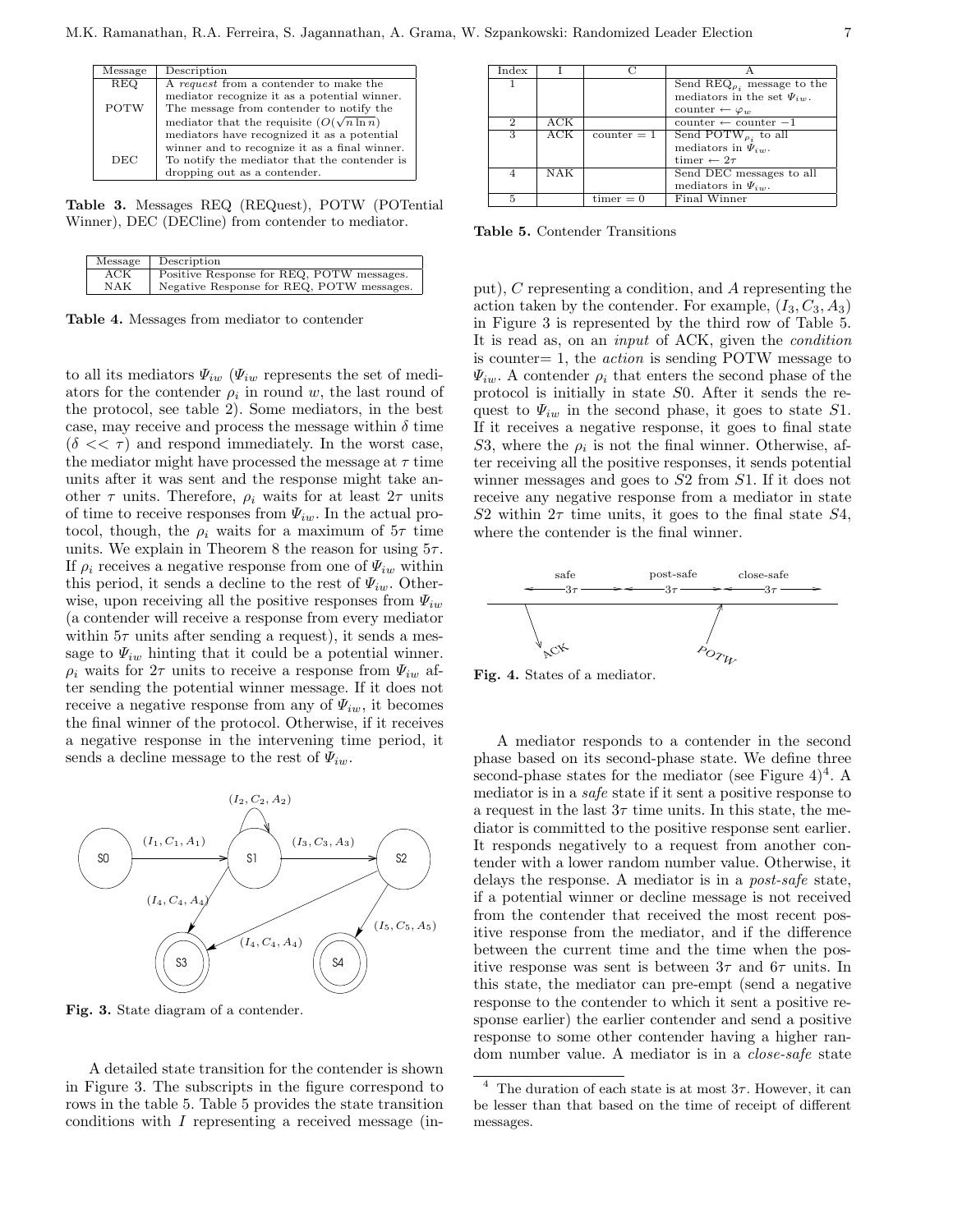if it received a potential winner message and has not received a decline message from the same contender and the difference between the current time and the time of receipt of potential winner message is not greater than  $3\tau$  units. In the close-safe state, the mediator delays responses to any contender requests (similar to safe state). However, it takes different actions based on the messages received in the close-safe state. If a decline message is not received from the contender that sent a potential winner message, it sends a negative response to the delayed contenders and declares the contender that sent the potential winner message to be the final winner. Otherwise, the actions performed at the end of the close-safe state are similar to the actions at the end of the safe state.

On receiving a request from a contender A, if the mediator is not in any of the three second-phase states (i.e., it has not received a request from any contender for the second phase), it immediately sends a positive response. If it is in one of the second-phase states, the response is based on random numbers sent by the contender. In a safe/close-safe state, if the incoming request from contender B has the largest random number (compared to other random numbers received by the mediator thus far), the response is delayed. Otherwise, a negative response is sent immediately. In a post-safe state, it sends a positive response to the request from B, which was delayed and preempts the earlier contender A. However, if a potential winner message from contender A is received before the mediator enters the post-safe state, a negative response is sent to the delayed contender B. Also, if a request with a larger random number is received in a post-safe state, a positive response is sent back, and the earlier contender A is preempted.

On receiving a potential winner message for the most recent positive response, the mediator goes to a close-safe state. If no decline messages are received in the duration of a close-safe state, the mediator declares the contender that sent the potential winner to be the final winner.



Fig. 5. State diagram of a mediator.

| Index          |                                     | C                                               | A                                                                                 |
|----------------|-------------------------------------|-------------------------------------------------|-----------------------------------------------------------------------------------|
| 1              | $\overline{\text{REQ}}_{\rho_i}$    |                                                 | $\overline{\text{init}(\pi_i, \rho_i, \varnothing, \varnothing, 1)}$              |
| $\overline{2}$ | $\overline{\text{REQ}}_{\rho_i}$    |                                                 | act()                                                                             |
|                | $\overline{\rm DEC}$                | $\pi_{\text{wait}} \neq \overline{\varnothing}$ | $ack(\rho_{wait})$                                                                |
|                |                                     |                                                 | $init(\pi_{wait}, \rho_{wait}, \varnothing, \varnothing, 1)$                      |
|                | $\overline{\mathrm{POTW}_{\rho_i}}$ | $\rho_i \neq \rho_{\text{curr}}$                | $\mathrm{nak}(\rho_i)$                                                            |
|                |                                     | $\overline{\text{timer}} = 0,$                  | $\overline{\text{nak}}(\rho_{\text{curr}})$                                       |
|                |                                     | $\pi_{\text{wait}} \neq \varnothing$            | $ack(\rho_{wait})$                                                                |
|                |                                     |                                                 | $init(\pi_{wait}, \rho_{wait}, \varnothing, \varnothing, 1)$                      |
| 3              |                                     | $\text{timer} = 0$                              | timer $\leftarrow$ 3 $\tau$                                                       |
|                |                                     | $\pi_{\mathrm{wait}} = \varnothing$             |                                                                                   |
| $\overline{4}$ | $\overline{\text{REQ}}_{\rho_j}$    | $\pi_i < \pi_{\text{curr}}$                     | $\mathrm{nak}(\rho_i)$                                                            |
| 5              | $\overline{\text{REQ}}_{\rho_j}$    | $\pi_i > \pi_{\text{curr}}$                     | $\text{nak}(\rho_{\text{curr}})$                                                  |
|                |                                     |                                                 | Send ACK to $\rho_i$                                                              |
|                |                                     |                                                 | $\text{init}(\pi_j, \rho_j, \varnothing, \varnothing, 1)$                         |
| $\overline{6}$ | $\overline{\mathrm{POTW}_{\rho_i}}$ | $\rho_{\text{curr}} = \rho_i$                   | timer $\leftarrow$ 3 $\tau$                                                       |
|                |                                     |                                                 | if $\rho_{\text{wait}} \neq \varnothing$                                          |
|                |                                     |                                                 | $nak(\rho_{wait})$                                                                |
|                |                                     |                                                 | $\text{init}(\pi_{\text{curr}}, \rho_{\text{curr}}, \varnothing, \varnothing, 0)$ |
| 7              | $\overline{\mathrm{POTW}_{\rho_i}}$ | $\rho_i = \rho_{\text{curr}}$                   | timer $\leftarrow$ 3 $\tau$                                                       |
|                |                                     |                                                 | if $\rho_{\text{wait}} \neq \emptyset$                                            |
|                |                                     |                                                 | $nak(\rho_{wait})$                                                                |
|                |                                     |                                                 | $init(\pi_{curr}, \rho_{curr}, \varnothing, \varnothing, 0)$                      |
| 8              | $\overline{\text{REQ}}_{\rho_j}$    |                                                 | act()                                                                             |
| 9              |                                     | $\text{timer} = 0$                              | Final Winner $\leftarrow \rho_{\text{curr}}$                                      |
| 10             | $\overline{\rm DEC}$                | $\pi_{\text{wait}} \neq \varnothing$            | $ack(\rho_{wait})$                                                                |
|                |                                     |                                                 | $init(\pi_{wait}, \rho_{wait}, \varnothing, \varnothing, 1)$                      |
| 11             | DEC                                 | $\pi_{\mathrm{wait}} = \varnothing$             |                                                                                   |
| 12             | $\overline{\rm DEC}$                | $\rho_j = \rho_{\rm curr}$                      |                                                                                   |

Table 6. Mediator Transitions.

| $\rm Name$                                       | Actions                                                                |
|--------------------------------------------------|------------------------------------------------------------------------|
| $init(\pi_c, \rho_c, \pi_w, \rho_w, \text{set})$ | $\phi_{\text{curr}} \leftarrow \pi_c$                                  |
|                                                  | $\rho_{\text{curr}} \leftarrow \rho_c$                                 |
|                                                  | $\pi_{\text{wait}} \leftarrow \pi_w$                                   |
|                                                  | $\rho_{\text{wait}} \leftarrow \rho_w$                                 |
|                                                  | if set is not 0 then                                                   |
|                                                  | timer $\leftarrow$ 3 $\tau$                                            |
| act()                                            | if $\pi_j < \pi_{\text{curr}}$                                         |
|                                                  | $nak(\rho_i)$                                                          |
|                                                  | else                                                                   |
|                                                  | if $\pi_{\text{wait}} = \varnothing$                                   |
|                                                  | $\text{init}(\pi_{\text{curr}}, \rho_{\text{curr}}, \pi_j, \rho_j, 0)$ |
|                                                  | else                                                                   |
|                                                  | if $\pi_i < \pi_{\text{wait}}$                                         |
|                                                  | $\text{nak}(\rho_i)$                                                   |
|                                                  | else                                                                   |
|                                                  | $nak(\rho_{wait})$                                                     |
|                                                  | $\text{init}(\pi_{\text{curr}}, \rho_{\text{curr}}, \rho_j, \pi_j, 0)$ |
| ack(val)                                         | Send ACK to val                                                        |
| nak(val)                                         | Send NAK to val                                                        |

Table 7. Mediator Actions.

A formal description of the mediator actions is presented in the transition diagram in Figure 5, and the corresponding Table 6. The subscripts in the diagram correspond to the rows and the symbols in parentheses correspond to the columns in Table 6. State S4 is the final state where the eventual winner is declared. State S0 is the starting idle state, state S1 corresponds to the safe state, state S2 corresponds to the post-safe state, and state S3 corresponds to the close-safe state.

We further elucidate the second phase of the protocol with a few examples. In Figure 6 (example 1),  $C_1$  and  $C_2$  are two contenders, and  $M_1$  and  $M_2$  are mediators (in reality,  $M_1$  may correspond to same process as  $C_1$  or  $C_2$ , but for the sake of clarity we present it as a different entity). Let the random number generated by  $C_1$  be the largest in the system. Contender  $C_1$  sends requests to  $M_1$ and  $M_2$ . Since  $M_2$  has not received any requests previ-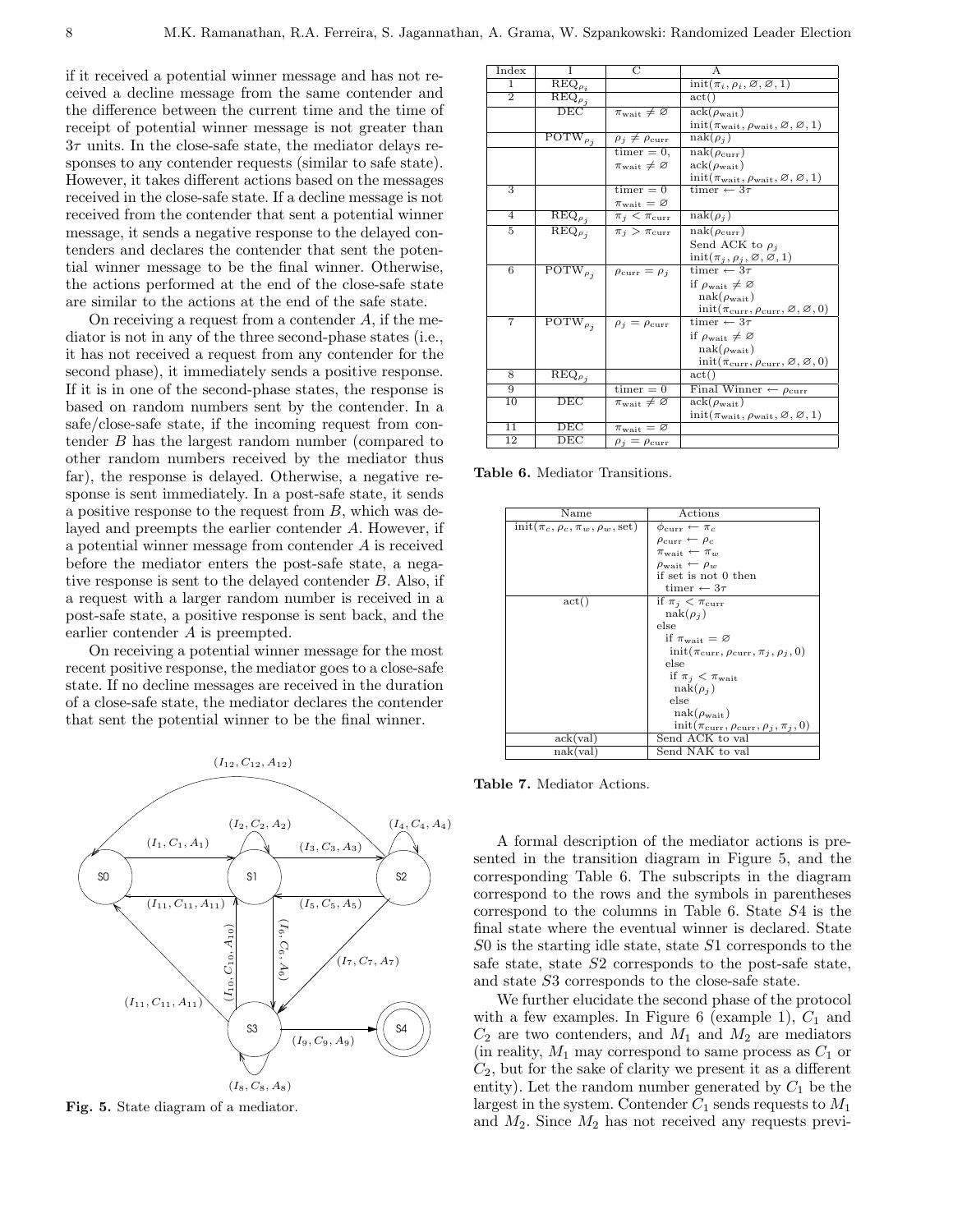

Fig. 6. Illustration (example 1) of the second phase of the asynchronous algorithm;  $C_1$  is the final winner. Intervals between message arrivals and departures not drawn to scale.

ously, it sends a positive response immediately. However  $M_1$  had already sent a positive response to some other contender, say  $C_3$ , in the system and is in a safe state. The request from  $C_1$  must wait for a maximum of  $3\tau$ units at  $M_1$  since the random number value generated by  $C_1$  is the largest. In the mean time,  $C_2$  also sends a request to  $M_2$ . Since  $M_2$  is in a safe state and the random number of  $C_2$  is smaller than that of  $C_1$ , a negative response is sent to  $C_2$ . Meanwhile,  $C_3$  sends a decline message to  $M_1$ , since it might have received a negative response from some other mediator. Mediator  $M_1$  sends a positive response to the next waiting contender  $C_1$ . After having received the requisite positive responses from all the mediators to which it had sent a request (the requisite number of responses is  $O(\sqrt{n \ln n})$ ,  $C_1$  sends a potential winner message to the mediators from which it has received positive responses and waits for  $2\tau$  units of time. Because it receives a positive response from both  $M_1$  and  $M_2$ ,  $C_1$  becomes the final winner. Suppose, if some other contender with a larger random number than  $C_1$ 's random number sends a request to  $M_1$  when  $M_1$  is in the close-safe state, then that contender receives a negative response from  $M_1$  as shown in the Figure 6.

In Figure 7 (example 2),  $C_1$  and  $C_2$  are contenders, and  $M_1$  and  $M_2$  are mediators. Let the random number generated by  $C_1$  be less than that generated by  $C_2$ . As shown in the figure,  $C_1$  gets positive responses from its mediators but before it could send a potential winner message,  $M_2$  is in a post-safe state. When  $C_2$ , which has a larger random number sends a request,  $M_2$  sends a positive response immediately to  $C_2$ , and a negative response to  $C_1$ . This has a cascading effect as  $C_1$  sends a decline to other mediators (here  $M_1$ ), which had previously sent a positive response. Now,  $M_1$  is free to respond positively to the request that has been delayed after the receipt of the decline from  $C_1$ .



Fig. 7. An example (example 2) of the second phase of the asynchronous algorithm; intervals between message arrivals and departures not drawn to scale.



Fig. 8. An example of the second phase of the asynchronous protocol (example 3). Intervals between message arrivals and departures not drawn to scale.

In Figure 8(example 3), let the random number generated by  $C_1$  be the largest. The response to request from  $C_1$  is delayed by  $M_1$  since it is in a safe state.  $M_1$  receives a potential winner message from the contender (say  $C_3$ ) to which it had sent a positive response earlier before the end of the safe state. Therefore, a negative response is sent to  $C_1$ . In turn,  $C_1$  sends a decline to  $M_2$  from which it received a positive response. Note that  $M_2$  has already sent a negative response to another contender  $C_2$ , whose random number value was lower than that generated by  $C_1$ . A delay in response to  $C_2$  would not help because a request from  $C_2$  must intersect with a request from  $C_3$ at some mediator (the probability of intersection of the set of mediators generated by two different contenders is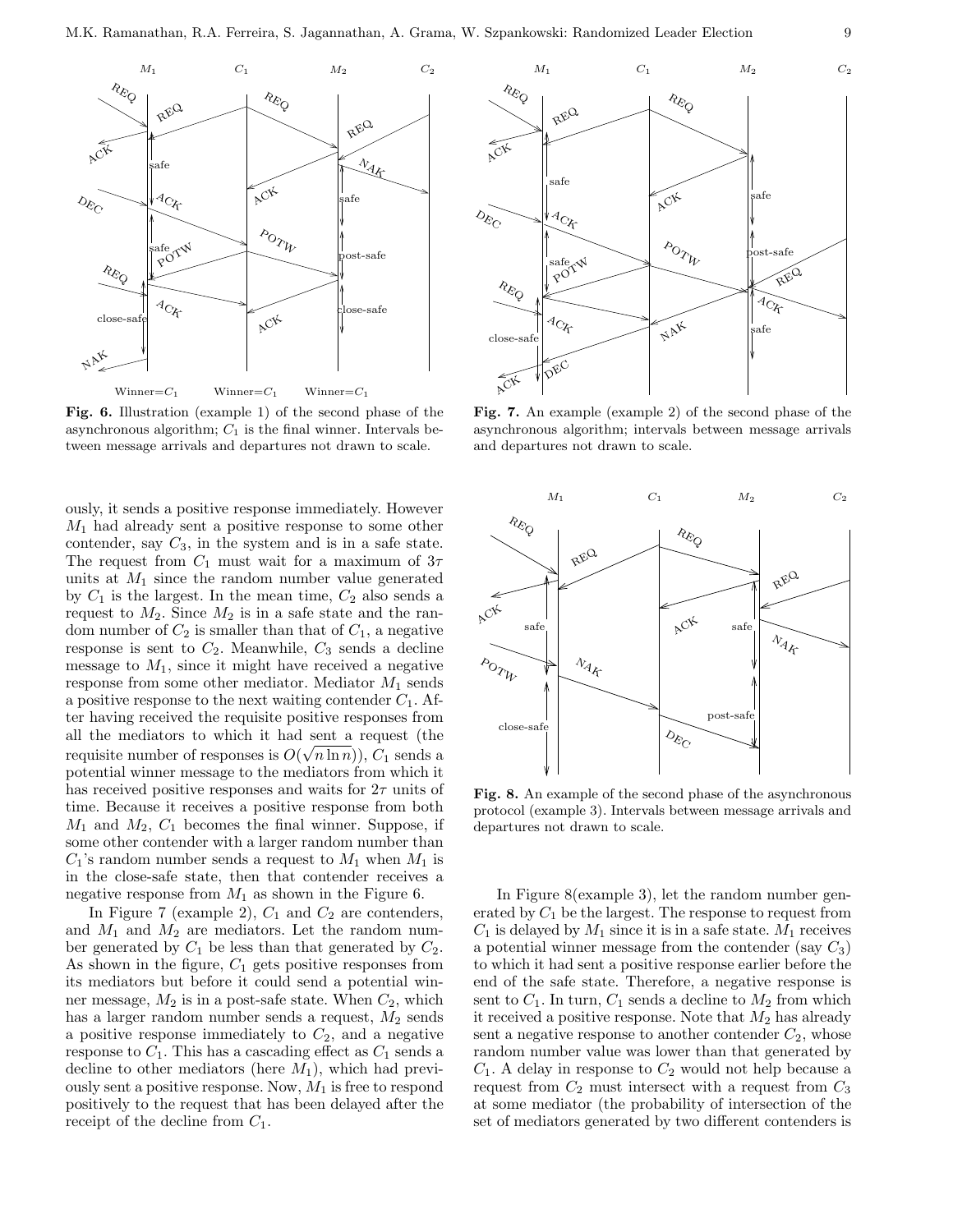high) and  $C_2$  will receive a negative response from that mediator also (given that a potential winner message was received by  $M_1$  from  $C_3$  when it was in a safe state).

## 4.3 Analysis of asynchronous protocol

We prove that the bounds established for the synchronous protocol still hold for the asynchronous case as well.

Theorem 6. The number of rounds in the protocol is  $O(\log n)$ .

Proof: In the first phase of the asynchronous protocol, the contenders may potentially arrive at distinct points of time. A contender can proceed to the next round, if it sends requests to mediators, who have not received request from any other contender for the same round. Unlike in the synchronous case, where all contenders involved in a collision do not proceed to the next round, the contender which arrives first at all mediators for a specific round proceeds to the next round (apart from the contenders that sent requests to unique mediators). The expected number of contenders in round  $j+1$ can be calculated as:

$$
E[X_{j+1}|X_j = |\Phi_j|] \approx \sum_{i=1}^{|\Phi_j|} e^{-\frac{\sigma_j^2(i-1)}{n}}
$$
  
= 
$$
\sum_{t=0}^{|\Phi_j| - 1} e^{-\frac{\alpha^i t}{n}}
$$
 where  $t = i - 1$   
= 
$$
1 + \sum_{t=1}^{|\Phi_j| - 1} e^{-\frac{\alpha^j t}{n}}
$$

Since  $e^{-\frac{\alpha^{jt}}{n}}$  is a monotonically decreasing function, we can approximate  $E[X_{i+1}|X_i = |\Phi_i|]$  by the following integral:

$$
E[X_{j+1}|X_j = |\Phi_j|] \le 1 + \int_0^{|\Phi_j| - 1} e^{-\frac{\alpha^j t}{n}} dt \le \frac{n}{\alpha^j}
$$

Since the number of contenders on an average decreases by a factor of  $\alpha$  and there is a single round in the second phase, the number of rounds in the protocol is  $O(\log n)$ .  $\Box$ 

Theorem 7. The total number of messages in the protocol sent by all nodes is  $O(n)$ .

Proof: The expected number of messages, N, in the system in the first phase of the protocol is given by:

$$
N = E[\sum_{j=1}^{w-1} X_j \sigma_j] = \sum_{j=1}^{w-1} E[X_j] \sigma_j < n\alpha \sum_{j=1}^{w-1} \frac{1}{\alpha^{\frac{j}{2}}}
$$

Since  $\alpha > 1$ , the above summation converges. The number of messages sent in the second phase of the protocol is  $O(\log^6 n)\sqrt{n \ln n}$ . Therefore, the number of messages sent by all nodes in the system is  $O(n)$ . **Theorem 8.** It takes a maximum of  $7\tau$  units for a contender in the second phase of the protocol to know whether it is a winner or not.

Proof: In the worst case, a request from a contender can take  $\tau$  units. The mediator that received the request may have entered the safe state at approximately the same time as the request was received. The mediator may respond positively after  $3\tau$  units (or in the worst case, a negative response after  $3\tau$  units, if the earlier contender sent a potential winner). The response from the mediator to the contender can take at most  $\tau$  units. Therefore, a contender need not wait for more than  $5\tau$  units of time after it sends a request. Suppose, the contender gets a positive response from all its mediators, it sends a potential winner message, which takes at most  $\tau$  units and the response from the mediator takes  $\tau$  units. By accounting for the time taken for all the messages, a contender need not wait for more than  $7\tau$  units in the worst case to know whether it is a winner or not.

Theorem 9. A contender will know whether it is a winner or not within  $O(\tau \log n)$  time.

Proof: For every contender, the time to know whether it is a winner or not is bounded by the total time taken for the first phase and the second phase. There are  $O(\log n)$ rounds (by Theorem 6) in the first phase and the contender takes at most  $O(\tau \log n)$  because for every round in the first phase, a contender spends  $2\tau$  time units for communication with the mediators. By Theorem 8, a contender will not take more than  $7\tau$  units in the second phase. Hence, a contender will know whether it is a winner or not in  $O(\tau \log n)$ .

**Theorem 10.** There is exactly one contender remaining at the end of the protocol w.h.p.

Proof: A contender can become the final winner only when it has sent potential winner messages to its mediators. This can happen if and only if all its mediators sent a positive response. There are two states, viz. idle and post-safe, in which a mediator can send a positive response to a request. However after sending the potential winner messages, a contender can either win or lose. There are two scenarios of two or more contenders receiving positive responses from all its mediators.

- **Scenario 1:** More than one contender receives positive responses from all its mediators when the mediators were in idle state. This can happen only if the set of mediators chosen by two distinct contenders does not intersect. This can happen with probability  $\frac{1}{n}$ .
- Scenario 2: Since the set of mediators intersect w.h.p., two contenders might have received a positive response from the same mediator if and only if the mediator was in an idle/post-safe state for one contender and a post-safe state for the other contender. A mediator will not send a positive response in a safe or close-safe state. But the most recent positive response is outstanding and replaces the earlier positive response. The potential winner message from the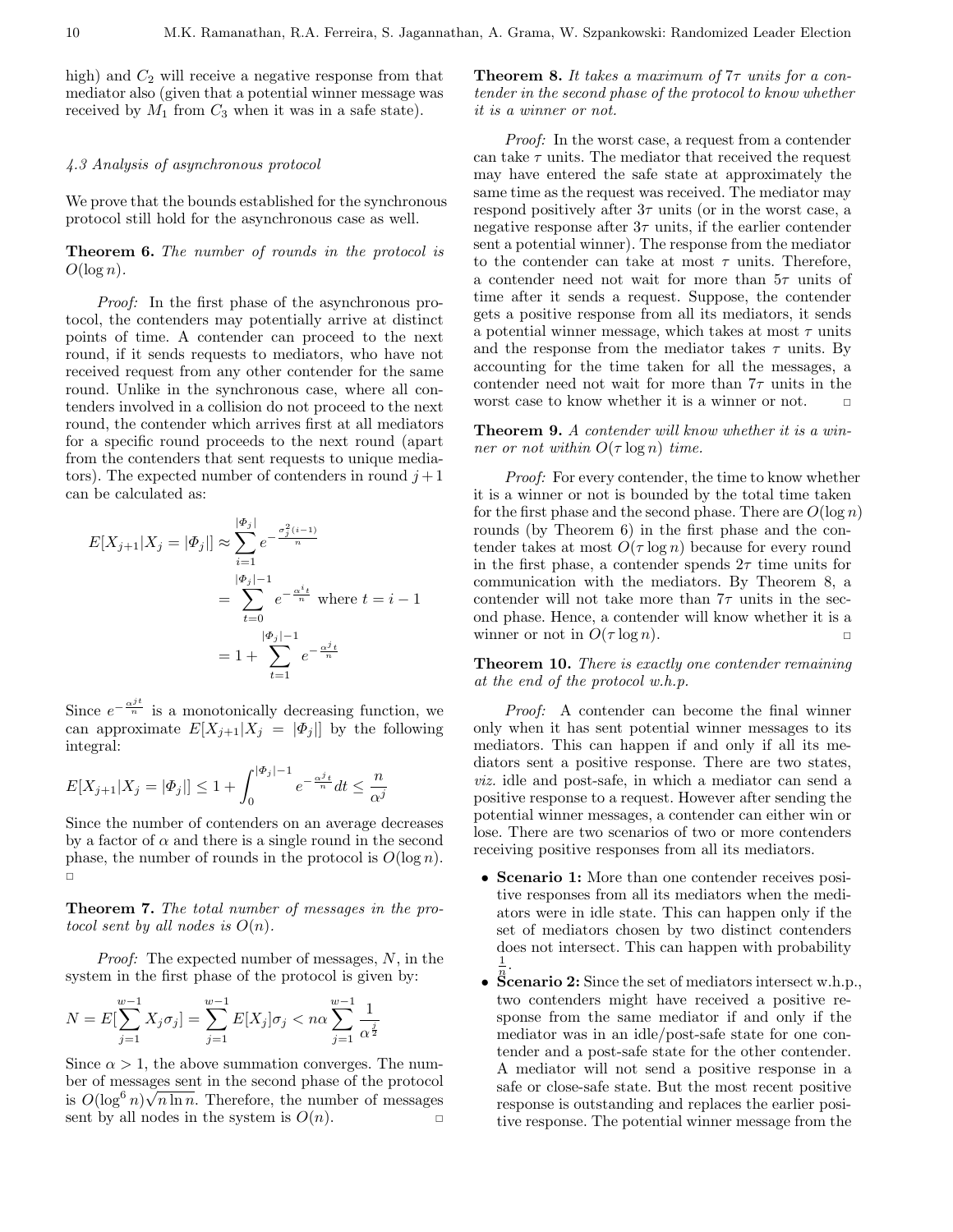contender that received a positive response from the mediator (when it was in a idle state) will receive a negative response from the mediator.

Therefore, at any point during the execution of the protocol, by Theorem 3, a mediator will maintain only one contender as a potential winner and when a set of  $\sqrt{n \ln n}$ of mediators hold the same contender as a potential winner, the corresponding contender becomes the final winner.

# 5 Handling Failures

Failures are an integral part of large-scale distributed systems. In this section, we examine the impact of failures of mediators in our synchronous protocol. Contenders can also fail. However, as long as there is at least one contender who has not failed, a leader gets elected. In the event of all contenders failing or the last remaining contender failing, the scenario is analogous to any other election system where in the elected leader fails. This issue needs to be handled within the application framework. We assume fail stop failures, i.e., a process can stop responding at any point of time, based on the failure probability. A process can fail either before or after responding to a contender. If the mediator fails after responding to a contender, it means that the mediator has already arbitrated and does not pose a problem for the correct functioning of the algorithm. Consequently, we address the issue of mediators failing before they have sent any message to contenders.

In the first phase of the protocol, when a request is sent by a contender to m mediators, it expects responses from each of the mediators. When a mediator to which the contender sends a message fails, the contender will not receive any response from the mediator as to whether the contender can proceed to subsequent rounds. We can apply two different approaches in this scenario:

- 1. A contender can proceed to the next round as long as it does not receive a negative response.
- 2. A contender can proceed to the next round if and only if it receives positive responses from all the mediators.

If we adopt the first approach, the number of contenders that proceed to subsequent rounds may be greater than the number of contenders proceeding to subsequent rounds when there are no failures. This affects the message and round complexity bounds. In the second approach, the number of contenders proceeding in the face of failures will be fewer than when there are no failures. This can lead to a case where the number of contenders in successive rounds decreases by a large factor resulting in a lower probability of having at least one contender at the end of the first phase of the protocol. This approach does, however, preserve the message and round complexity bounds. We adopt the second approach and identify the operating range of the high probabilistic correctness of our algorithm by providing bounds on the failure probability of processes.

**Theorem 11.** In the first phase  $(1 \leq j \leq w)$ , for  $\gamma < \frac{1}{\sigma_j}$ the decrease in the number of contenders proceeding to subsequent round  $(j + 1)$  is bounded by a factor of  $\frac{1}{e^{\gamma \sigma_j}}$ . (see Table 2 for definition of the parameters)

*Proof:* Let  $X_j$  is the number of contenders that proceed to round  $j$ ,

$$
E[X_{j+1}|X_j = |\Phi_j|] = |\Phi_j| \left(1 - \frac{\sigma_j}{n}\right)^{\sigma_j(|\Phi_j| - 1) + n\gamma} \tag{1}
$$

$$
\approx |\Phi_j| e^{-\frac{\sigma_j^2(|\Phi_j| - 1)}{n} - \sigma_j\gamma}
$$

The difference between the expectation of  $X_j$  when compared to Lemma 1 is the addition of  $n\gamma$  in (1). We do this to account for the failure of mediators and to let a contender proceed to the next round if and only if it has not sent a message to one of the failed processes.

The expected number of contenders proceeding to round  $j + 1$  is given by  $\frac{|\Phi_j|}{2e^{\sigma_j \gamma}}$ . When  $\sigma_j \gamma < 1$ , we have between  $\frac{|\Phi_j|}{2e}$  and  $\frac{|\Phi_j|}{2}$  contenders proceeding to round  $j + 1$  on an average. Therefore, when  $\gamma < \frac{1}{\sigma_j}$ , it limits the decrease in the number of contenders proceeding to subsequent rounds.

It is necessary that every contender in the second phase intersect with other contenders in the system. In the second phase of the protocol, more messages are sent to negate the presence of failures in the system (i.e.,) every contender in the second phase needs to get a response from  $\sqrt{n \ln n}$  other mediators. Given the bounds for  $\gamma$  for the first phase, the message complexity of the second phase is maintained. Since,  $\gamma$  is the failure probability, the expected number of failed processes is  $n\gamma$ . We use  $n - n\gamma$  instead of n in calculating the number of rounds in the first phase.

**Theorem 12.** If  $\gamma \sigma_{w-1} \leq 1$ , a single leader is elected with probability  $1 - O(\frac{e^{\gamma \sigma_{w-1}}}{\log^6 n})$  $\frac{\log^{6} n}{\log^{6} n}$ , the message complexity is  $O(n)$  and the round complexity is  $O(\log n)$ .

Proof: We specify the modifications to the earlier proof without failures. Notice that  $\sigma_i$  is a monotonically increasing function, we have  $\sigma_{w-1} > \sigma_0$ . From Theorem 11 and applying the method used in obtaining Lemma 1, we restate Lemma 1 as follows:

1. 
$$
\frac{n}{2^{i-1}e^{\gamma \sigma_{i-1}}}[g(\log^2 n)]^{i-1} \le E[X_i] \le \frac{n}{2^{i-1}e^{\gamma \sigma_{i-1}}}[h(\log^2 n)]^{i-1}
$$
  
2.  $P(\ell_i < X_i < u_i) \ge g(\frac{\log^6 n}{e^{\gamma \sigma_{w-1}}})$ 

The result follows. The round and message complexities can be shown using the proofs from Theorems 4 and 5 respectively.

# 6 Applications and Relevance to Current Distributed Systems

For many applications in large scale distributed systems, probabilistic guarantees are sufficient as a tradeoff for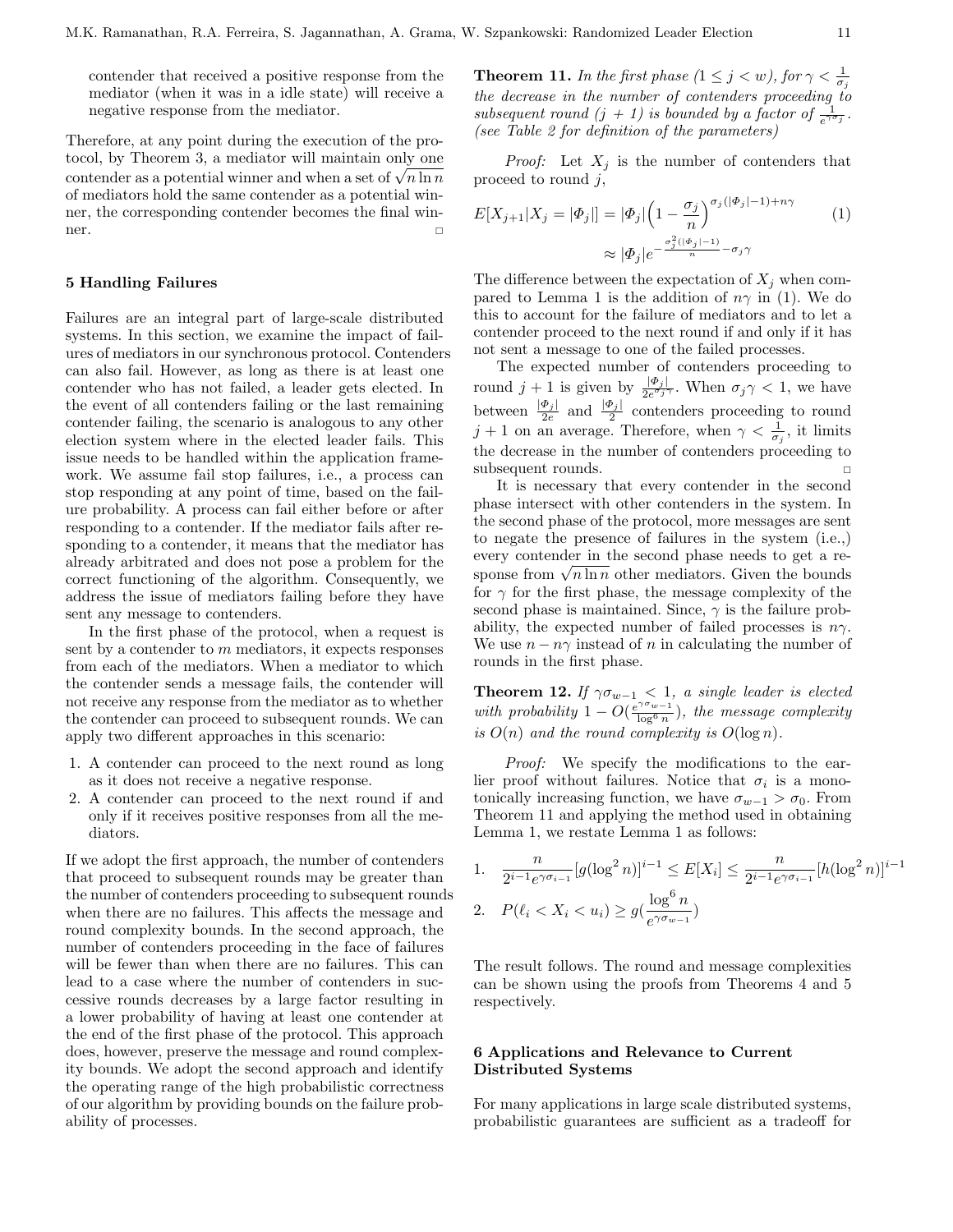scalability. One such application, that forms our larger research and development goal, is a versioning-based distributed file system called Plethora [6]. In this and related systems, two contending processes for a common data object may modify the object concurrently, assuming they each have exclusive access. If both of these contenders commit their changes, a branch in the version tree is created and the two committed versions are installed as siblings in the version tree. While these versions may subsequently be reconciled, it is desirable that the number of such branches in the version tree be minimized. In this scenario, failed mutual exclusion (multiple processes gaining access to a mutually exclusive resource) merely results in a branch in the version tree. Minimizing the probability of such an occurrence, while minimizing associated overhead can be achieved using the protocol presented in this paper. Similarly, duplicate elimination of files in distributed stores [7] can be efficiently realized by using the algorithm presented in this section. In this section, we present issues that need to be addressed for a practical realization in realistic networks of the algorithm described in the paper.

One of the parameters of our protocol is the size of the network. An estimate of the number of processes in the system is needed to determine the number of messages that need to be sent in each round of the protocol. A number of researchers have addressed the problem of estimating network size  $[2,14,24]$ . For example, in  $[14]$ , Horowitz et al. present an estimation scheme that allows a peer to estimate the size of its network based only on local information with constant overhead by maintaining a logical ring. Our approach does not, however, require the knowledge of the number of contenders.

Random walks are typically used to obtain uniform samples. The Metropolis-Hastings algorithm [3,13,22] provides a method to hasten the mixing time of a random walk to reach a stationary distribution and can be applied to different graphs. Gkantsidis et al. [10] show that successive steps of a random walk on an expander graph from a random point is equivalent to uniformly sampling in the entire graph. King and Saia [16] present a non random walk approach to choosing a random peer in a structured network. These results provide the needed algorithms for uniformly selecting mediators. Uniform sampling has many other applications [16].

# 7 Simulation Results

To explore the performance of our approach (RE), we simulated it on a network of 50,000 processes with power law connectivity i.e., the degree distribution of the processes follows a power-law distribution. To generate the network, we first generate the degrees of the processes according to the power-law distribution with power-law parameter  $\alpha = 0.8$  and then connect the processes randomly. We assume that  $\beta$  of the processes participate as contenders and these contenders are selected uniformly at random. We vary  $\beta$  from 1% to 50%. These percentages are chosen to show the number of messages on the system based on the percentage of processes participating as contenders. We provide a comparison with the probabilistic quorum (PQ) approach, which is equivalent to the second phase of the RE approach. The simulations are performed over the asynchronous versions of the respective approaches.

#### 7.1 Message Overhead



Fig. 9. Total number of messages in the system vs Percentage of Contenders.

We first compare the approaches with respect to the total number of messages exchanged in the system. Fig. 9 shows the number of messages for the two leader election approaches with varying  $\beta$ . The probabilistic quorum approach does not scale well when the percentage of contenders increases in the network. When 50% of the processes are contenders, the number of messages in the PQ approach is more than one order of magnitude greater than that of our approach.

#### 7.2 Accuracy of the Protocols

The final goal of both protocols (RE and PQ) is to find a unique leader in the system. To evaluate how close to this goal the protocols perform, we fix the percentage of contenders to  $1\%$  (500 processes) of the system size. In ten thousand different runs with different seeds, the protocols always produced a unique leader.

# 8 Related Work

A direct application of the probabilistic quorum algorithm developed by Malkhi et al. [21] to the leader election problem would result in  $O(n\sqrt{n \ln n})$  number of messages and a single round. In our protocol, we increase the number of rounds to  $O(\log n)$ , but reduce the number of messages sent by all processes in all rounds to  $O(n)$ . This reduction is possible because winner at each round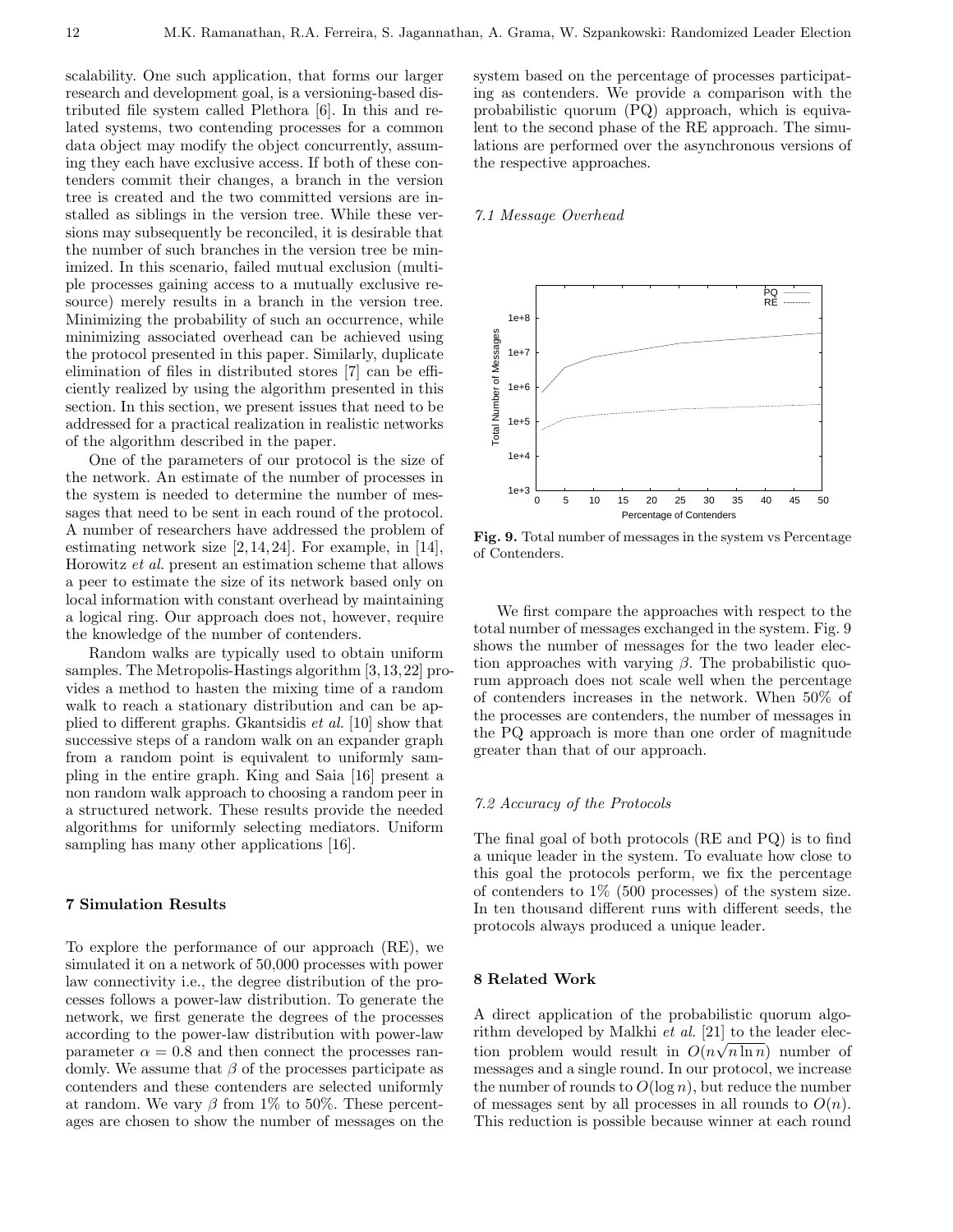in the first phase is chosen based on the non-intersection of their mediator sets with any other contender's mediator sets. We use the probabilistic quorum algorithm in the last round with a reduced  $(O(\sqrt{\log n}))$  set of contenders. In this case, the  $O(n)$  message complexity is still preserved.

In [20], Maekawa proposes a  $\sqrt{n}$  deterministic algorithm for mutual exclusion in distributed systems, where the distributed sites are arranged in a grid. A process that participates in the mutual exclusion algorithm wins if it can get exclusive access to processes on an arbitrarily selected single row and column. A direct application of this result for leader election results in  $O(n\sqrt{n})$  messages.

In [1], Agrawal et al. improve upon Maekawa's algorithm for mutual exclusion by realizing quorum sets as sites lying on paths similar to trajectories of billiard balls. The size of the quorum generated is  $\sqrt{2n}$  when compared to  $2\sqrt{n}$  of Maekawa's algorithm. Even though their mutual exclusion algorithm can be extended to solve the leader election problem deterministically, the message complexity of their method is of the same order as that of Maekawa's algorithm  $(O(n\sqrt{n}))$  and hence suboptimal when compared to the algorithm presented in this paper.

Gupta et al. [12] propose a probabilistic leader election protocol for large groups. The complexity of the protocol is  $O(K^4 * n)$  messages per election round, where K is the filter value on the number of processes that can participate in the relay phase. The success of the algorithm is guaranteed only with probability depending on various system parameters viz., the view probability (the probability that a random process has another random process in its view),  $K$  value, the system size among others. In their paper, it is necessary that the hash function and K value, used to decide whether a process will participate in the relay phase, should be the same (or approximately the same) for all processes in the group. While the hash function can be the same for all processes, agreement on the  $K$  value is not straight forward because it decides the number of processes that participate in the relay phase and hence is a function of group size. If the  $K$  value is a predetermined constant, then it is not clear on how this method can be adopted for varying group sizes. Also, while simulation results in the paper shows that the number of election rounds is quite less, the number of rounds as a function of the system size is not clearly specified. Furthermore, the probability of success of the protocol is significantly dependent on the filter value, the view probability among other system parameters. However, a significant contribution of their work is in recognizing the usefulness of probabilistic approaches in large scale systems, where correctness can be sacrificed occasionally for scalability. We also design a probabilistic algorithm such that the probability of electing exactly one leader tends to unity as the system size approaches infinity. Furthermore, the message complexity is linear in the system size and no assumptions are made with respect to the knowledge of any constants. While the exact number of messages exchanged is dependent on the number of initial contenders (or group size), the knowledge of the number of contenders is irrelevant for our approach.

In [28], Schooler et al. propose two interesting leaderelection algorithms for multicast groups. Both algorithms (LE-A and LE-S) use announcements to decide the leader. In the first algorithm (LE-A), a process initially announces itself as the leader to the group and listen for announcements of the other members of the groups. Leaders are selected based on their identifiers, the process with the greatest identifier is selected as leader. On receiving an announcement, a process decides locally if the current leader must be changed based on the process identifier received in the announcement. The second algorithm, (LE-S) includes a suppression phase to avoid the initial announcement. In LE-S, processes wait for a random time before sending their leader announcements. An extension to the algorithm is making the suppression wake-up timer value the actual "id" that serves as the basis of the resolution algorithm. Thus, when processes with smaller timer values announce their leadership, they are deemed leaders and appointed leaders earlier. This (LE-S) approach greatly reduces the number of messages, since it probabilistically suppresses unnecessary leadership announcements. This reduction in the number of messages shares a similarity in its goal with the first phase of our approach, where the number of contenders are reduced in successive rounds. In [28], the value upon which the leadership decision is based is selected from a range that deliberately minimizes collision. The contenders in our approach also generate a random number from a range  $([0..n^4])$  for the sake of uniqueness. Their approach has the potential on the one hand to lead to more messages in the network, yet on the other hand to reduce the likelihood of implosion with large n when coupled with suppression. A valuable aspect of their work is that it considers message loss as a fundamental concern for distributed leader election algorithms.

Mullender and Vitanyi propose a "distributed matchmaking" problem in [23] to study distributed control issues arising in name servers, mutual exclusion, replicated data management, that involve making matches between processes. In a general network, they propose that a connected graph of *n* processes can be divided into  $O(\sqrt{n})$ connected sub graphs of diameter  $O(\sqrt{n})$  each. Our algorithm (in the first phase) can be viewed as constructing sub graphs in a step by step fashion instead of a single round which results in a better message complexity.

There has been significant work in developing mutual exclusion algorithms for shared memory models [17,15]. These could be extended for purposes of leader election. In [17], Kushilevitz and Rabin correct the randomized mutual exclusion algorithm presented in [25]. The authors develop a randomized algorithm for mutual exclusion in a shared memory model. In [15], Joung proposes a new problem called Congenial Talking Philosophers to model the mutual exclusion problem and provides several criteria to evaluate solutions to the problem. Our leader election algorithm is for a large scale distributed system where it is not feasible for processes to share memory.